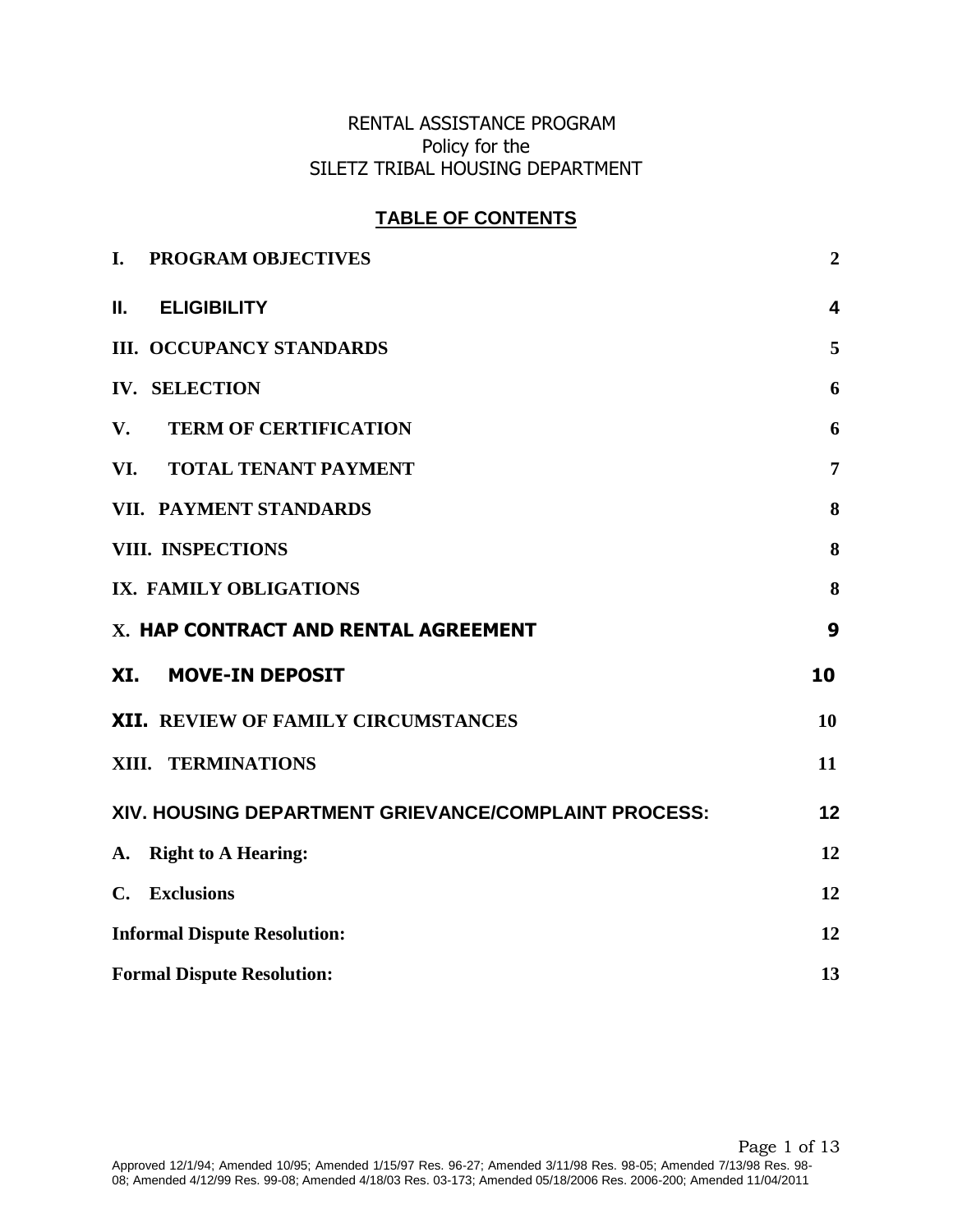#### **RENTAL ASSISTANCE POLICY For The** RENTAL ASSISTANCE PROGRAM

#### **I. PROGRAM OVERVIEW**

Administration of the Rental Assistance Program (RAP) shall be in compliance with the Native American Housing Assistance Self-Determination Act (NAHASDA). This program is administered throughout the CTSI's eleven county service area, except student vouchers. Student vouchers will be provided for eligible students attending any accredited college, university, or vocational school within the United States. All households must meet NAHASDA eligibility criteria including but not limited to income eligibility.

#### **A. Program Objectives**

- <span id="page-1-0"></span>1. To provide temporary rental assistance to eligible Tribal households;
- 2. To provide rental assistance to elderly and disabled Tribal households;
- 3. To provide temporary assistance to full-time students.

#### **B. Programs**

1. Tribal Temporary Housing Assistance Program (TTHAP): STHD will provide temporary assistance to families who need to live closer to medical care as documented by physician, victims of domestic violence that need immediate assistance to relocate, individuals transitioning from prison or rehabilitation facility, and other emergency situations that are temporary in nature as determined by the STHD. This is a time-limited program that provides assistance for up to one year. The family's share of the rent is thirty percent of their adjusted annual income. STHD will allow up to 10 vouchers for this program each year, as long as funding exists.

2. Tribal Temporary Student Assistance Program (TTSAP): This is a timelimited program which assists a student while obtaining higher education for a period not to exceed six years. Participant must: a. Maintain full time student status (defined as twelve or more credits per semester) b. Attend a college, university, vocational, or trade school.

c. Maintain a cumulative 2.5 GPA.

STHD will allow up to 30 vouchers for this program each year, as long as funding exists. The family's share of the rent is thirty percent of their adjusted annual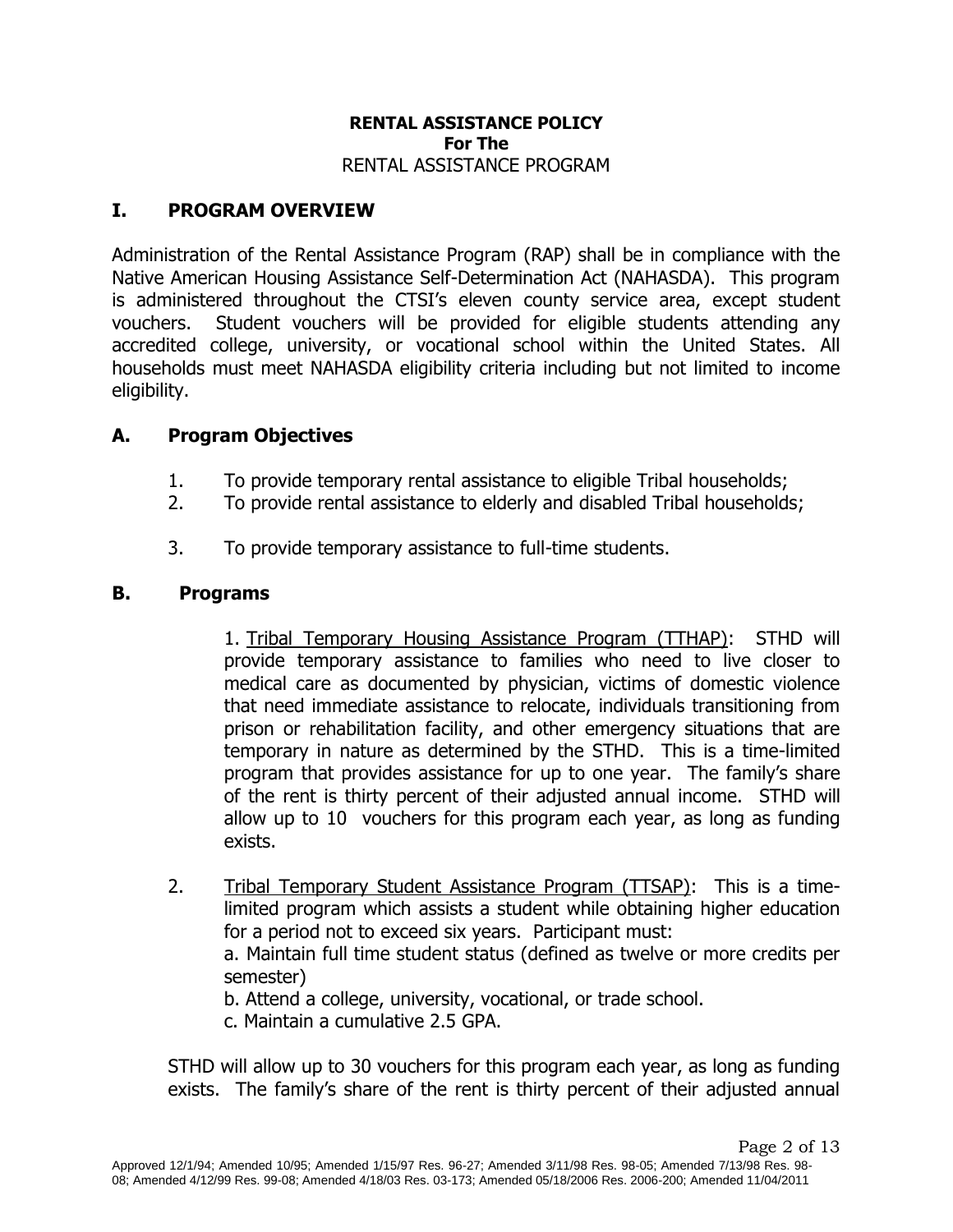income. If the student leaves the household, the household will no longer be eligible for assistance.

3. Tribal Elder/Disabled Rental Assistance Program: This is not a timelimited program; it assists families whose head of household is a tribal elder; or whose household includes a disabled tribal member. To be eligible, the household must include:

a. A Tribal member age fifty-five and older; or

b. A disabled Tribal member, and may include one caregiver per family. PERSON WITH DISABILITIES is defined as - The term `person with disabilities' means a person who--

(A) has a disability as defined in section 223 of the Social Security Act;

- (B) is determined, pursuant to regulations issued by the Secretary, to have a physical, mental, or emotional impairment which--
	- (i) is expected to be of long-continued and indefinite duration;

(ii) substantially impedes his or her ability to live independently; and

(iii) is of such a nature that such ability could be improved by more suitable housing conditions; or

(C) has a developmental disability as defined in section 102 of the Developmental Disabilities Assistance and Bill of Rights Act.

If the disabled Tribal member leaves the household, the household will no longer be eligible for assistance.

The family's share of the rent is based on ten percent of their income. STHD will allow up to 40 vouchers for this program each year as long as funding exists.

Voucher assistance may not be used by residents residing in Tribal housing to pay rent or homebuyer payment to the STHD.

# **C. STHD's Responsibilities in the Rental Assistance Program**

- 1. Explain the program to families, family representatives, owners and landlords;
- 2. Ensure timely payment of STHD's share of rent to the landlord;
- 3. Accept applications, maintain waiting list, and select families for assistance;
- 4. Refer disabled or handicapped persons for additional services;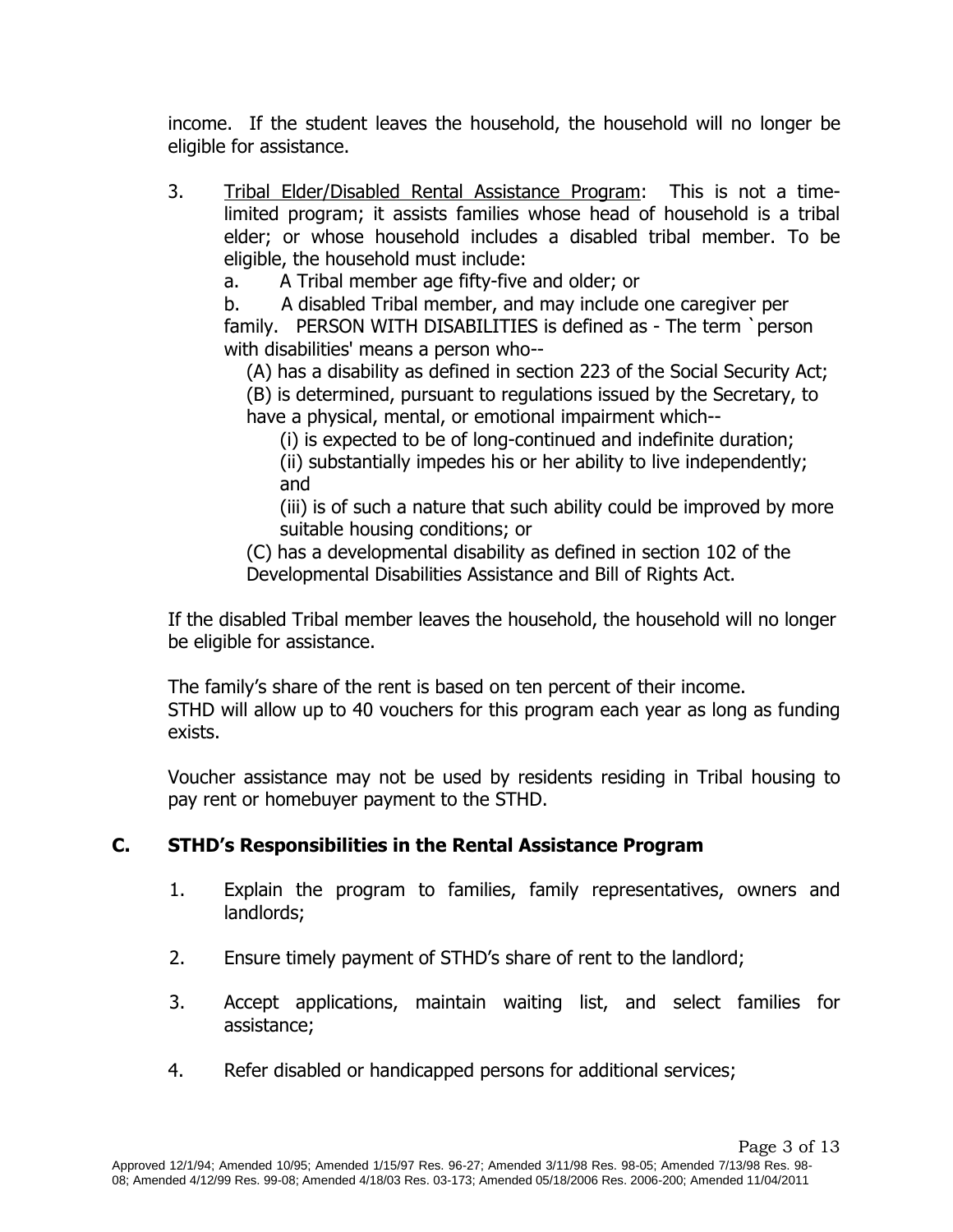- 5. Determine who may live in the unit at admission and during the family's participation in the Rental Assistance Program;
- 6. Inspect the unit before assisted occupancy and annually during the assisted tenancy; and
- 7. Administer and enforce the HAP contract.

### <span id="page-3-0"></span>**II. ELIGIBILITY**

Each of the following criteria, in addition to specific program requirements, must be met by a Household to be eligible for services:

**A. Enrollment.** RAP participants must meet one of the following enrollment status and services will be provided and prioritized in the following manner:

- 1. The Head of Household and/or Spouse is an enrolled member of the CTSI.
- 2. The Head of Household and/or Spouse is not an enrolled CTSI tribal member but the family includes full-time household members who are the minor or dependent children of the Head of Household and/or Spouse who are enrolled CTSI tribal members.
- 3. No member of applicant's household is an enrolled CTSI tribal member, but at least one (1) member of applicant household is an enrolled member of another federally recognized tribe.

# **B. Income Limits**

Applicant must meet the low income guidelines in accordance with the NAHASDA. Although the applicant may meet the NAHASDA income guidelines, the applicant may not be eligible for rental assistance if thirty percent of their income is over the Fair Market Rent (FMR).

#### **C. Background Checks**

Each adult member age eighteen and older in the applicant's household, including the head of household, will be screened for the following criteria:

**1. Tenant History**: The applicant and household members should have a history of meeting their financial responsibilities, taking proper care of the home, properly supervising minor household members, and refraining from criminal or illegal activities that affected other residents. The household members must have no outstanding amounts due to previous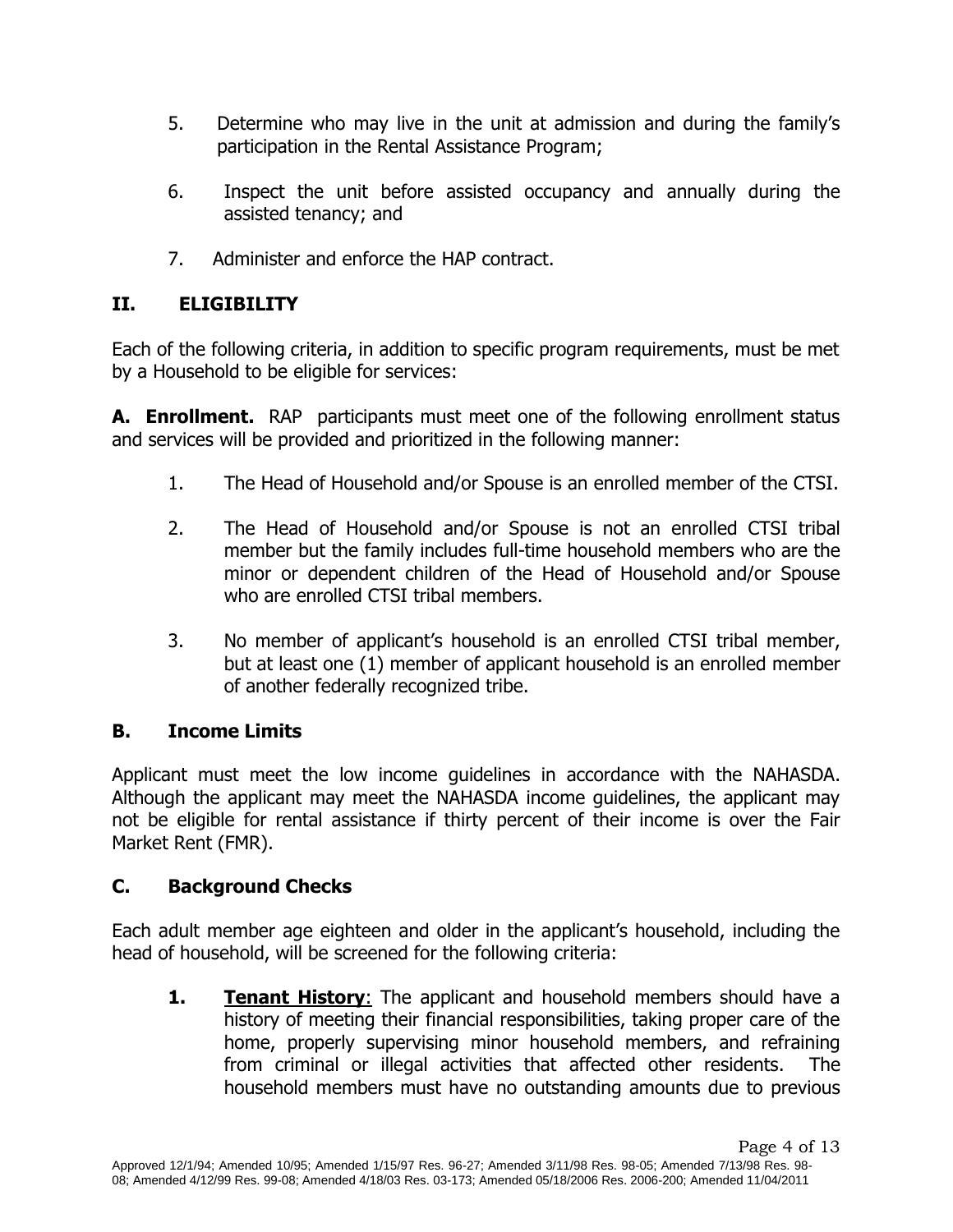landlords, HUD, and the STHD. The household members must not have engaged in or threatened to engage in abusive or violent behavior toward CTSI personnel. The applicant or any household member must not have committed any fraud in connection with any federally assisted housing program.

**2. Criminal History**. The applicant or any household member must not have committed any fraud and/or drug or violent criminal activity in the past four years from the date of application nor committed fraud, drug, or violent crimes while on the active waiting list. An exception may be made for those who are participating in or have successfully completed a program to address their criminal history. Documentation may be submitted for STHD to determine eligibility.

#### **D. Ineligible Participants**

The STHD will notify ineligible applicants in writing explaining the reason they have been found to be ineligible and their appeal rights.

#### **III. OCCUPANCY STANDARDS**

Applicants will be selected from the RAP's active waiting list by date and time of application and eligibility as set forth in this policy. The STHD will determine bedroom size according to family size and relationships as appropriate. If the household is over the maximum bedroom number the family is considered overcrowded and will be required to move to a bigger unit or denied assistance until the overcrowded issue is resolved. The guidelines for minimum and maximum unit sizes are:

|                  | Minimum | Maximum |
|------------------|---------|---------|
| 0-Bedroom/Studio |         |         |
| 1-Bedroom        |         |         |
| 2-Bedroom        |         |         |
| 3-Bedroom        | 3       | b       |
| 4-Bedroom        |         | 8       |
| 5-Bedroom        |         |         |

The family may select a different bedroom size unit than selected by the STHD. The STHD will base the FMR on the actual approved size of the unit.

If the family selects a larger unit size and the rent to owner is over the FMR amount for the unit size approved by the STHD, the family must determine if they are able to afford the difference without exceeding 30% of adjusted income. If the difference exceeds 30% the unit will be denied and the family will need to seek a smaller unit.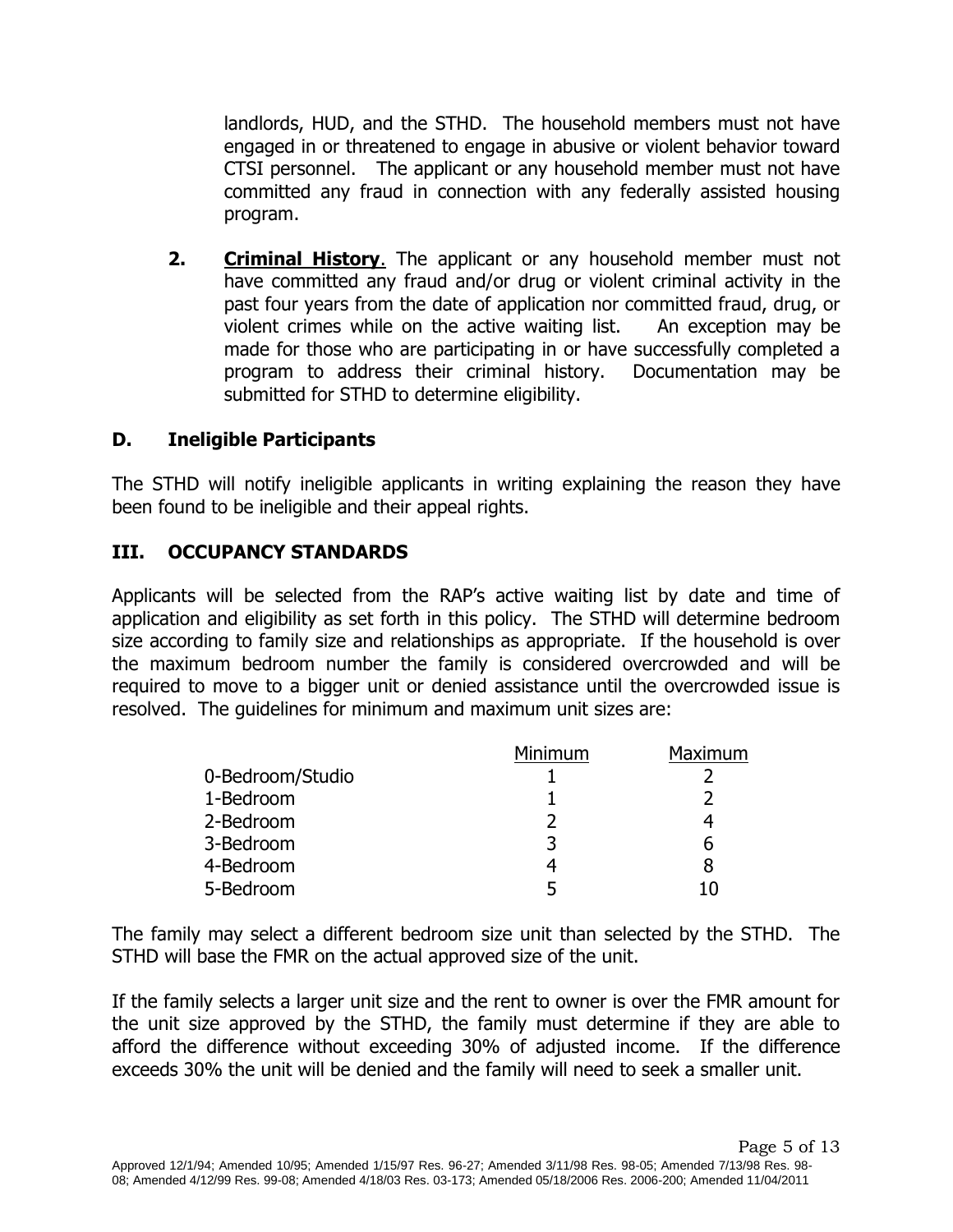# **IV. SELECTION TO PARTICIPATE IN THE RAP**

Selected families will be notified in writing offering assistance from the RAP. The offer must be accepted within fifteen days from the date of the offer. If the family fails to respond within fifteen days, the applicant will be removed from the active waiting list and the offer will go to the next applicant on the active waiting list. If the family declines they will be moved to the bottom of the active waiting list with a new date and time stamp according to when the decline notice is received.

# **V. TERM OF THE CERTIFICATION**

The family will have sixty days from the date assistance is awarded to find an acceptable unit. If the Request for Tenancy Approval has not been received by the STHD by the end of the sixty day period, the family will be notified in writing giving the option to request an extension or to be placed in the inactive status.

Requests for an initial extension must be submitted in writing to the STHD office. The STHD may extend a certification up to sixty days. The following will be considered in the determination of the extension:

- A. The family has made an effort to locate acceptable units by contacting landlords, real estate companies, rental agents, assisted and/or supportive living, group homes, etc;
- B. Extenuating circumstances such as hospitalization or family emergencies that affect the family's ability to locate an acceptable unit during the first sixty day period, but which is not expected to affect their search during the extension period;
- C. The family size or need for barrier free housing has affected their success in finding acceptable housing within the initial sixty days and a reasonable chance for success would exist if the family was afforded additional time; and
- D. The family submitted a Request for Tenancy Approval that was not approved, but has demonstrated their efforts to locate a unit.

The STHD will not grant further extensions. This shall not preclude the family from filing a new application for the RAP.

# **VI. DETERMINATION OF THE TOTAL TENANT PAYMENT (TTP)**

"Adjusted Income" is used to determine monthly payments. Adjusted income means annual income remaining after excluding the following: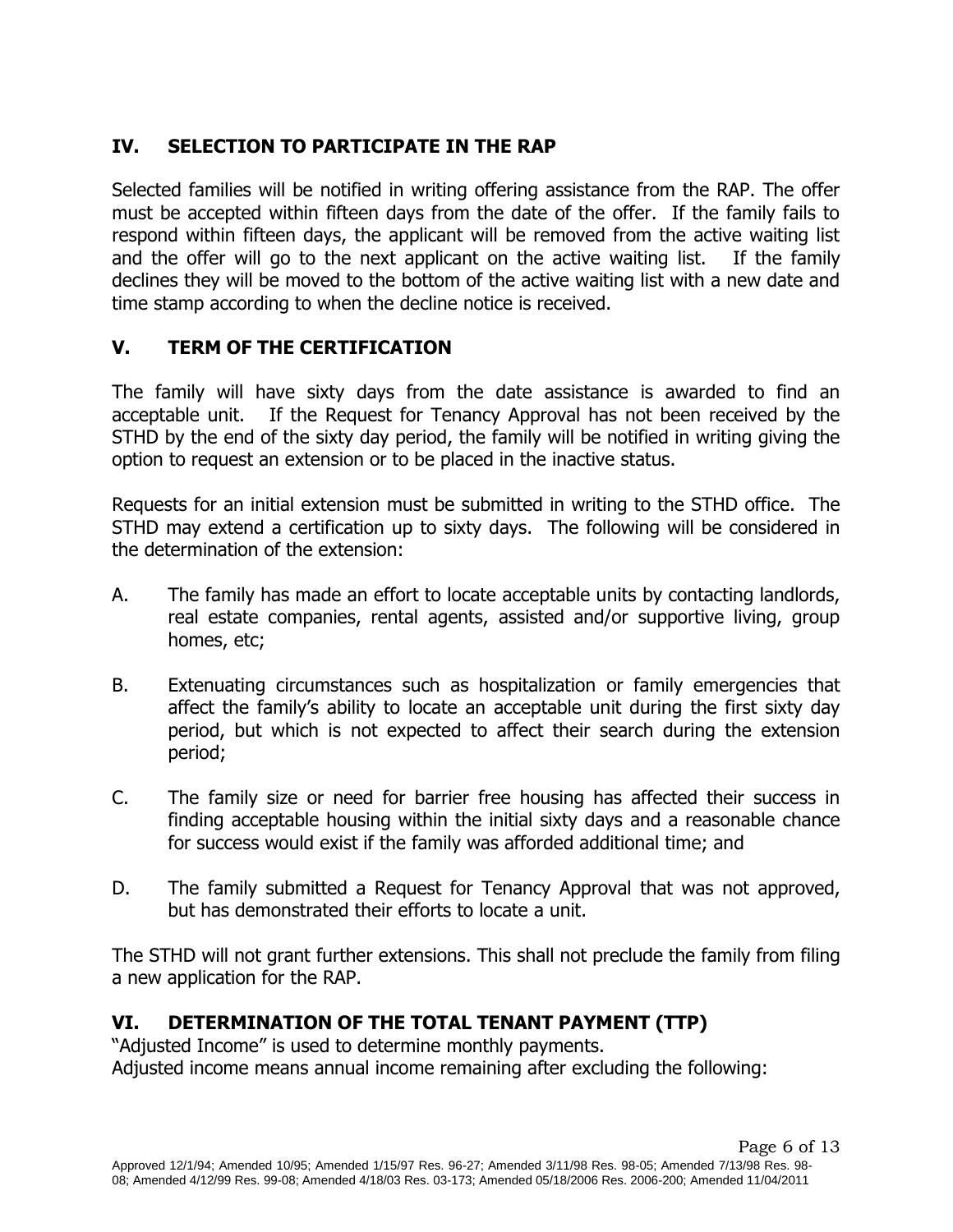- (a) \$480.00 for each family member, other than the head or spouse, who is under age eighteen (18), disabled, handicapped, or a full-time student, (except foster children;
- (b) Amount paid directly by the family for child care for family members under age twelve (12) which is necessary for employment or education;
- (c) Excessive travel expenses for employment or education, not to exceed twenty-five dollars (\$25.00) per family per week; Excessive travel shall be considered more than thirty (30) miles between the family's home and place of work or education and will be allowed only if the person is using their own vehicle;
- (d) The amount of social security tax that is deducted from the wages of any member of the tenant's or homebuyer's household, who is 18 or over and whose wages are being counted in determining the amount of rent or house payment;
- (e) \$400.00 for an elderly or disabled family, where the head or spouse is either sixtytwo (62) years of age or older, disabled, or handicapped;
- (f) The amount by which three percent of the annual income of the family is exceeded by the aggregate of:
	- a. Medical expenses, in the case of an elderly or disabled family; and
	- b. Reasonable attendant care and auxiliary apparatus expenses for each family member who is a person with disabilities, to the extent necessary to enable any member of the family (including a member who is a person with disabilities) to be employed.
- (g) The amount of any earned income of any member of the family who is less than 18 years of age; or
- (h) The amount of child support directly paid by the family for children residing outside the household as confirmed through third-party verification.

The applicant/participant must disclose all assets and income including the source and submit documentation to verify their information. Failure to provide necessary information may delay the verification process.

#### **VII. FMR, PAYMENT STANDARDS**

The payment standard may not be less then eighty percent of the published existing FMR for the unit size and area.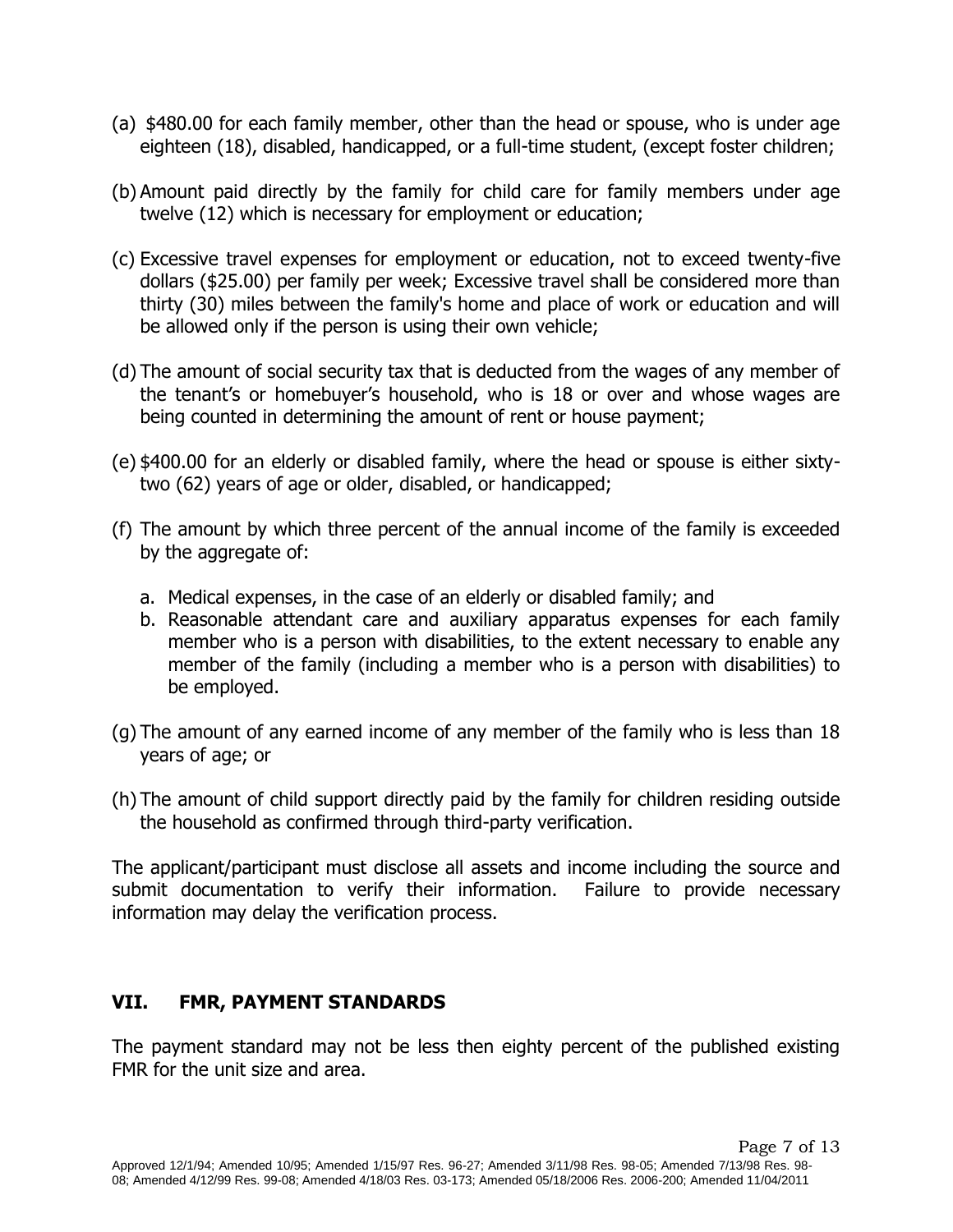No utility reimbursements or utility payments will be paid by the STHD.

### **VIII. INSPECTIONS**

**A. Initial Occupancy**: When the participant locates a unit, the Request for Lease Approval must be received by the STHD before the move-in inspection.

If the request is approved the STHD will make arrangements to complete the move in inspection with the owner. If the inspection passes the Rental Agreement and HAP Contract will begin the day the participant moves into the unit. If the request is denied the STHD will notify the owner and participant in writing.

**B. Annual Inspections**: If the inspection fails, the STHD will notify the owner in writing giving thirty days to repair or replace the failed items. If the failed item is threatening or hazardous the owner will be given twenty-four hours. The STHD will re-inspect the unit within thirty-five days for failed items and within twenty-four hours for threatening or hazardous items.

If the owner fails to repair or replace the failed items, the STHD may suspend, abate, and/or terminate the HAP Contract.

The participant is responsible for all costs of any repairs and replacements if it is found to be their fault such as beyond wear and tear of the unit.

# **IX. FAMILY OBLIGATIONS**

#### **The members of a household participating in RAP meet the following obligations in addition to those specific to the particular program as listed in §V and VII above, and failure to meet these obligations may result in a termination of the voucher:**

- **A.** Supply information necessary in the administration of the RAP. This includes but is not limited to annual recertification, interim recertification, any information requested by the STHD, disclosures and verifications of Social Security numbers, household income, and household composition. All information supplied by the family must be true and complete;
- **B.** Be responsible for damage to the unit or premises beyond ordinary wear and tear such as holes in walls or door, damage caused by family members or guests etc. or failure to provide maintenance as set forth in the Rental Agreement;
- **C.** Be responsible to pay tenant-paid utilities;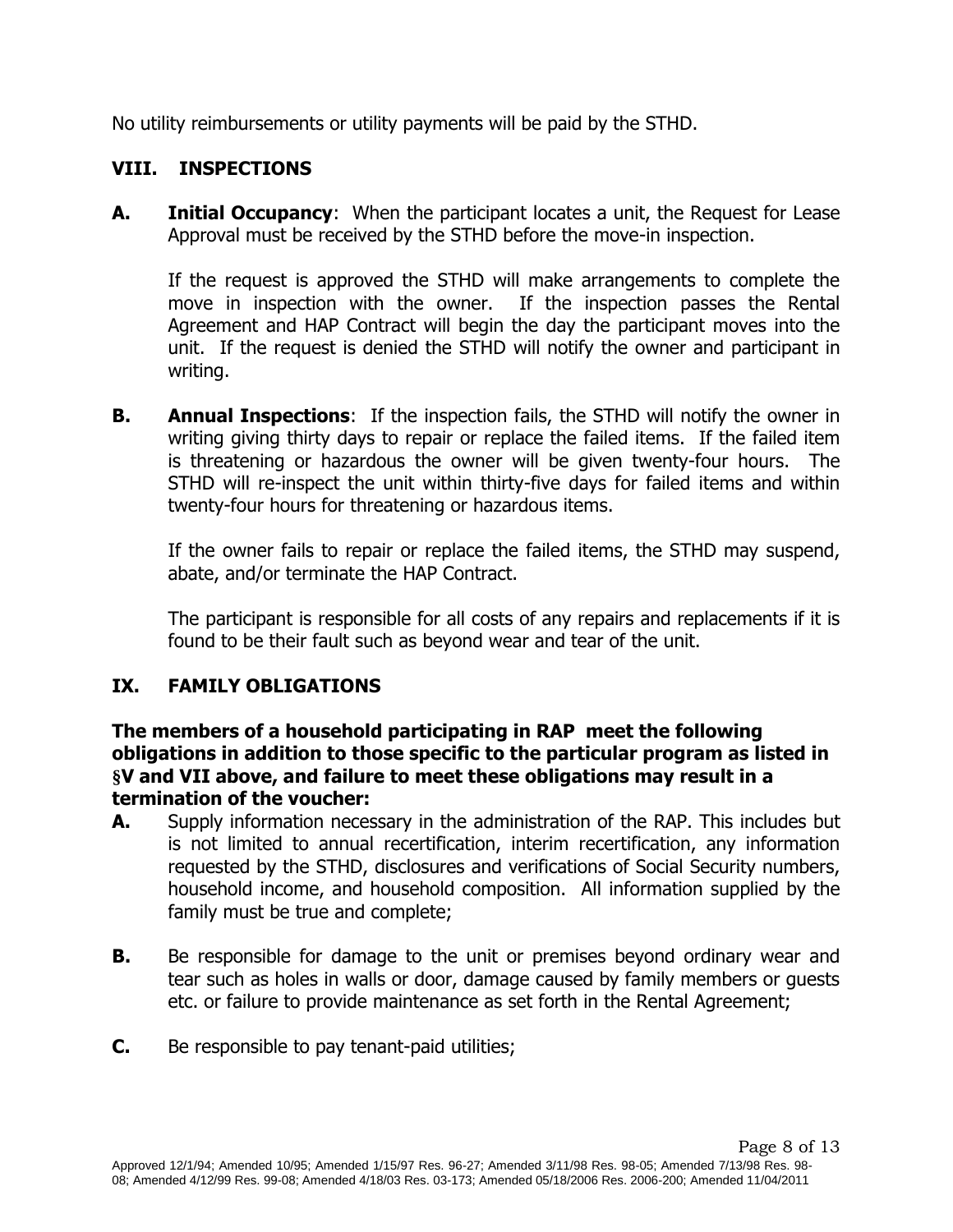- **D.** No repeated or serious violations of the Rental Agreement, Oregon Law, and STHD policies;
- **E.** Allow STHD to inspect the unit at reasonable times and after reasonable notice;
- **F.** Notify the STHD and the owner in writing before moving from an assisted unit;
- **G.** Refrain from any attempt to sublease or transfer the unit nor assign the Rental Agreement;
- **H.** Use the assisted unit as the principal residence;
- **I.** Promptly notify the STHD of any increase or decrease in household composition and income and promptly provide supporting documents as requested by STHD; Refrain from fraud, bribery, or any other corrupt or criminal act in connection with the RAP and/or CTSI tribal programs. Refrain from any criminal activity, including drug-related criminal activity.
	- **J.** The household may not receive other housing assistance while participating in the RAP.

# **X. HAP CONTRACT AND RENTAL AGREEMENT**

# **A. HAP Contract**

The initial Housing Assistance Payment (HAP) Contract will begin when the STHD has approved the unit. The term of the HAP Contract is month-to-month.

# <span id="page-8-0"></span>**B. Rental Agreement**

The Rental Agreement must include rules, deposit amounts, utilities provided, etc. The HAP Contract Addendum will be attached to the Rental Agreement. If there are any provisions in the Addendum that is not in the Rental Agreement or if the provisions differ, the Addendum will override the Rental Agreement.

#### **XI. MOVE-IN DEPOSIT**

- **A.** When the STHD has approved the unit the STHD may assist the Family with the initial move-in deposit and the first month's full rent amount. If the Owner requires last month rent the Family will be responsible to make payment arrangements. The RAP program will not issue any "non-refundable" deposit under any circumstances.
- **B.** If the Family vacates and it is determined the deposit is refundable, the refundable amount must be payable to the STHD. If the landlord refuses to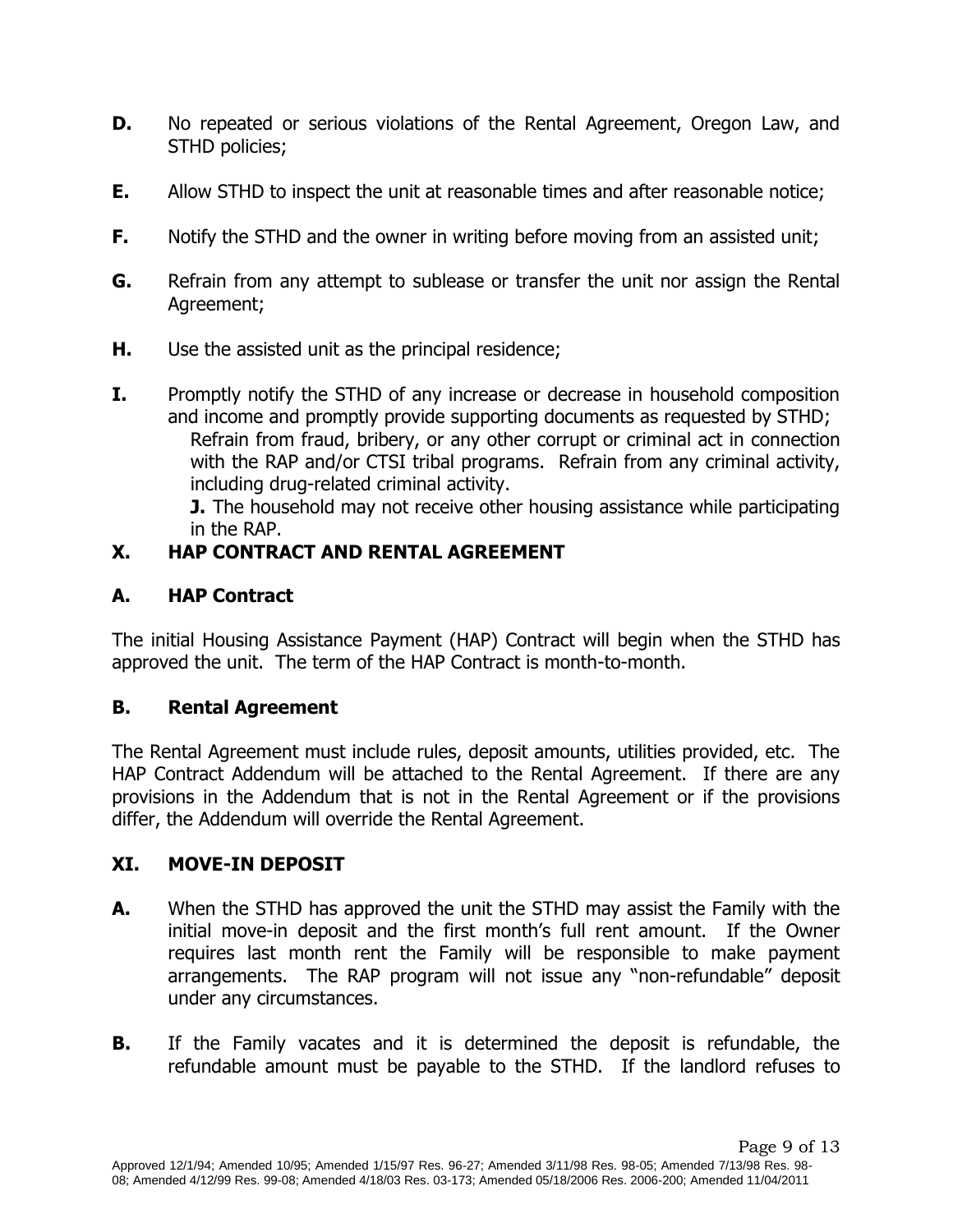refund any portion of the deposit due to the fault of the household, the STHD may deny the household future deposit assistance.

**C.** Deposit assistance is for initial move-in only. The STHD will not pay move-in deposit for family in subsequent unit.

# **XII. REVIEW OF FAMILY CIRCUMSTANCES**

# **A. Income Increase**

When the family's income increases the STHD must be notified within 14 days. This will prompt a revised Total Tenant Payment Worksheet the family must sign. The increase will take effect the 1st of the **month** following the recertification date or receipt date of verification. A written notice to the participant and landlord will be sent out in a timely manner no sooner than thirty days before the increase is effective.

### **B. Income Decrease**

When the family's income decreases resulting in a decrease in the Total Tenant Payment, the change will take effect the **1 st of the month following** the recertification was received or the receipt of verification A written notice to the participant and landlord will be sent out in a timely manner no sooner than thirty days before the decrease is effective.

# **C. Adjustments resulting in zero to low HAP**

If the family's income results in zero up to forty-nine dollars in HAP, the family may voluntarily relinquish their rental assistance. If the HAP remains too low for up to ninety consecutive days, the family will automatically be placed inactive and may reapply any time thereafter. The STHD must still conduct recertification and inspections until the family either relinquishes or automatically terminates. During the time of too low HAP the family may not relocate. The STHD will not execute a new HAP Contract at zero assistance.

# **XIII. TERMINATIONS**

The HAP Contract and Rental Agreement terminate if the STHD, the owner, or the tenant terminates. The Tenant and Owner are responsible to notify the STHD immediately.

# **A. The STHD shall initiate termination:**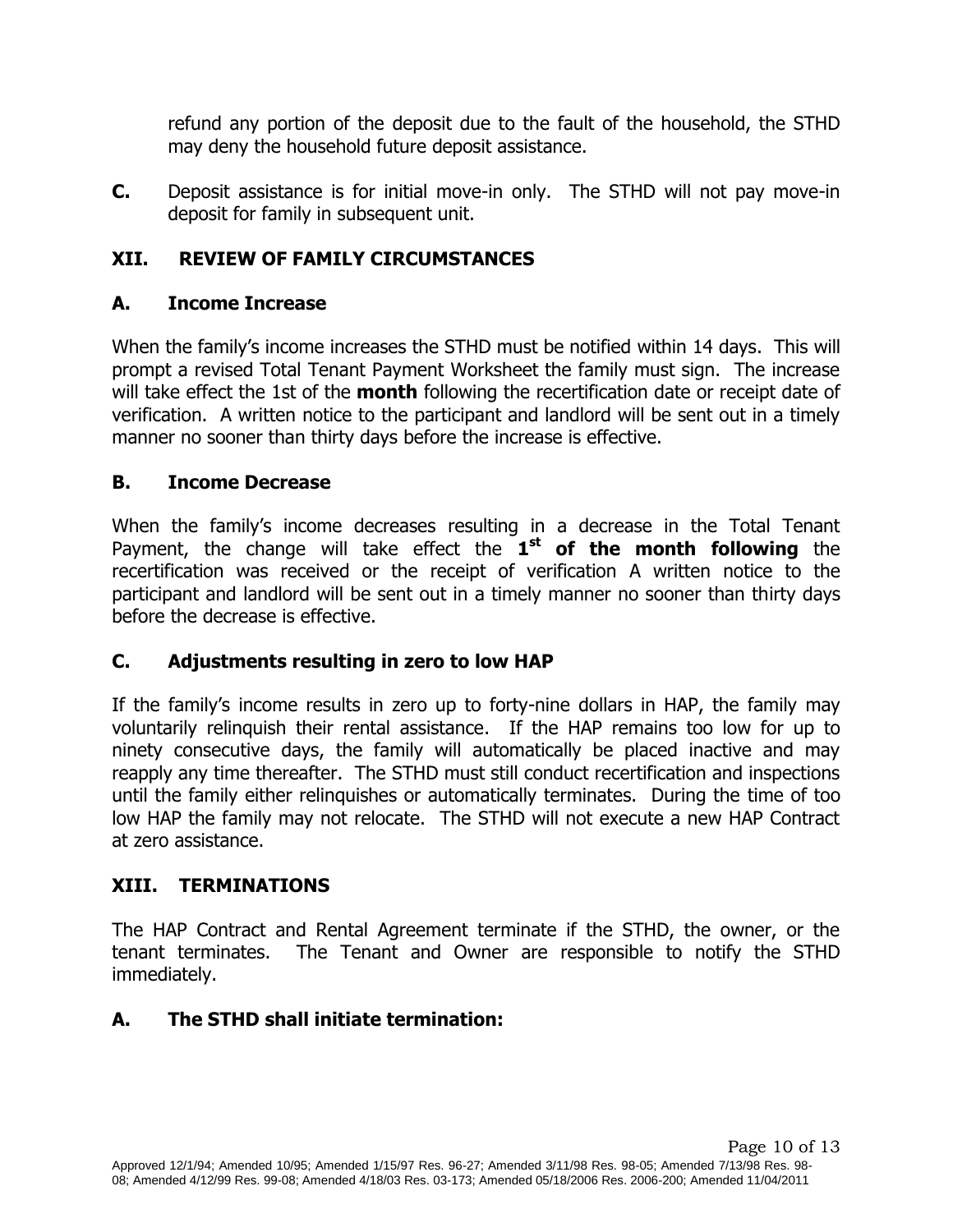- 1. The STHD may deny or terminate rental assistance if a household member has been arrested or convicted of criminal activity, including drug-related criminal activity;
- 2. If the Tenant commits bribery, fraud, or any other corrupt or criminal act in connection with any federal or tribal program;
- 3. If the Tenant has violated any of the family obligations as set out in this policy;
- 4. If the Tenant has breached a payment agreement with the STHD;
- 5. The Tenant moves out of the assisted unit without notice to the STHD;
- 6. If the Tenant participates is not following through with their obligations, including the obligation to provide required documentation;
- 7. If the Tenant engages in abusive, threatening, or violent behavior toward CTSI personnel;
- 8. If the family's HAP is too low and the Tenant has paid all of their rent in three consecutive months;
- 9. Non-compliance with the STHD by not responding to letters, requests, returning required documents, Last Chance Willingness Agreement, actively seeking employment or other source of income; and
- 10. If Tenant receives TTSAP assistance and is no longer a student; drops below 12 credit units in a semester; completes their degree; or cumulative GPA drops below 2.5 in a semester.
- 11. If the sole disabled or elder Household member leaves the household on any non-temporary basis.

#### **B. Tenant termination:**

- 1. If the Tenant decides to relocate, the Tenant must submit a copy of a thirty-day notice to the Owner and the STHD thirty days before relocating;
- 2. If the Tenant decides to no longer continue on the RAP whether or not they move from the unit. The Tenant must give the STHD a written notice; and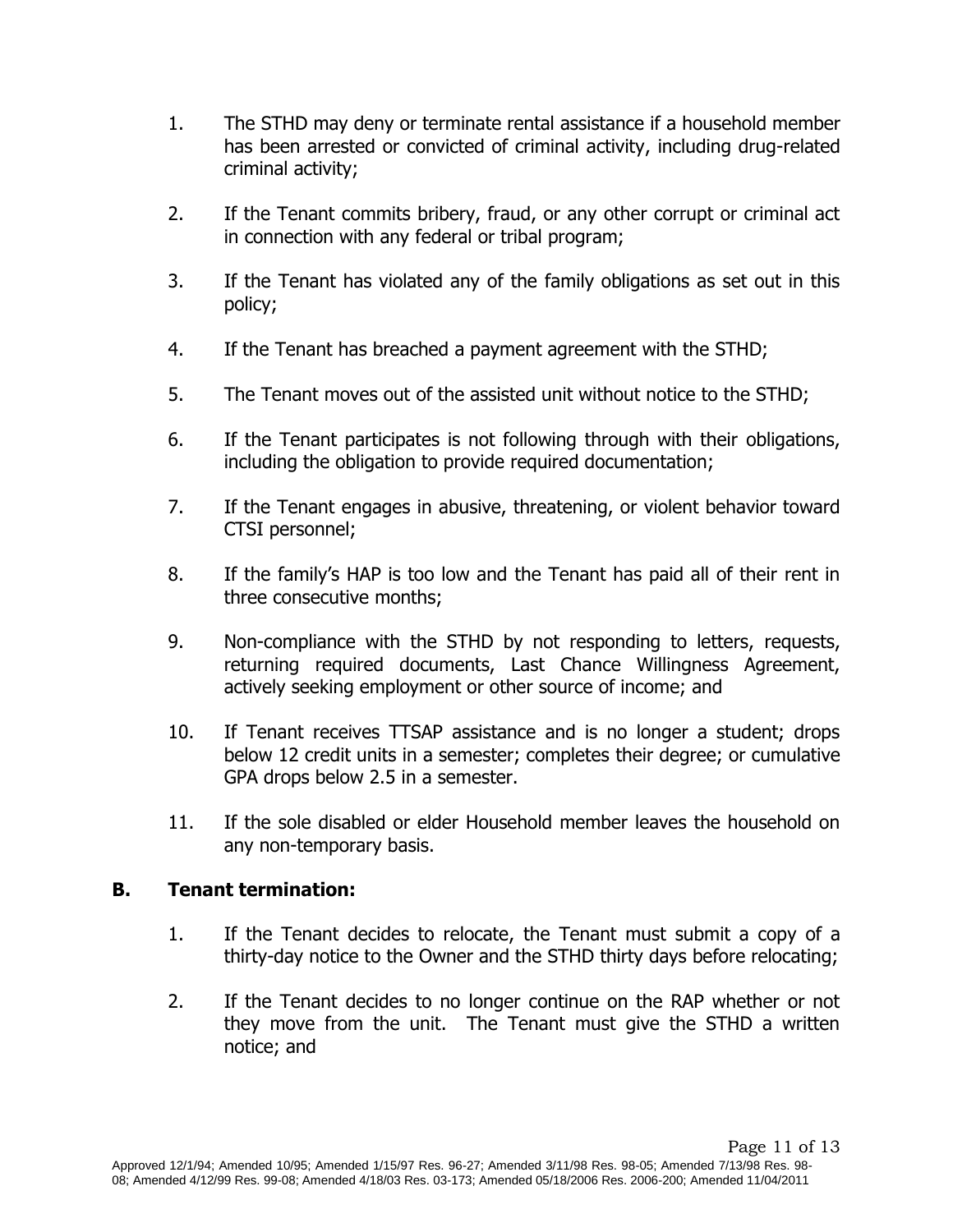3. If the Tenant and Owner have dispute beyond reconciliation, the Tenant may request a Mutual Termination. The Mutual Termination must be accepted and signed by the Tenant, the Owner, and the STHD.

# <span id="page-11-0"></span>**XIV. HOUSING DEPARTMENT GRIEVANCE/COMPLAINT PROCESS:**

### <span id="page-11-1"></span>**A. Right to A Hearing:**

Upon filing of a written request as provided herein, a complainant shall be entitled to an opportunity for hearing.

#### **B. Definitions**

- 1. "Complainant" means any tenant or participant in a HUD assisted or NAHASDA assisted Housing Project operated by the Siletz Tribal Housing Department whose rights, duties, welfare, or status are adversely affected by STHD action or failure to act and, who files a Grievance or Complaint with respect to such action. ("Complainant" may hereinafter be referred to as "you".)
- 2. "Grievance" or "Complaint" means any dispute with respect to STHD action or failure to act pursuant to a lease or H.A.P. or STHD policies or procedures which affects the rights, duties, welfare or status of the complainant.

#### <span id="page-11-2"></span>**C. Exclusions**

- 1. Grievances or complaints based upon the following are excluded from the grievance procedure:
	- a. Any termination based upon activity that threatens the health or safety of, or right to peaceful enjoyment of the housing development by, other residents or employees of the owner or manager of the housing; or
	- b. Any termination based upon criminal activity (including drug-related activity) on or off the premises of the Housing development.
- 2. For grievance or complaints based on above excluded matters, there is a 15-day appeal time to the Siletz Tribal Court if a party wishes to challenge the action by the Housing Department.

#### <span id="page-11-3"></span>**Informal Dispute Resolution:**